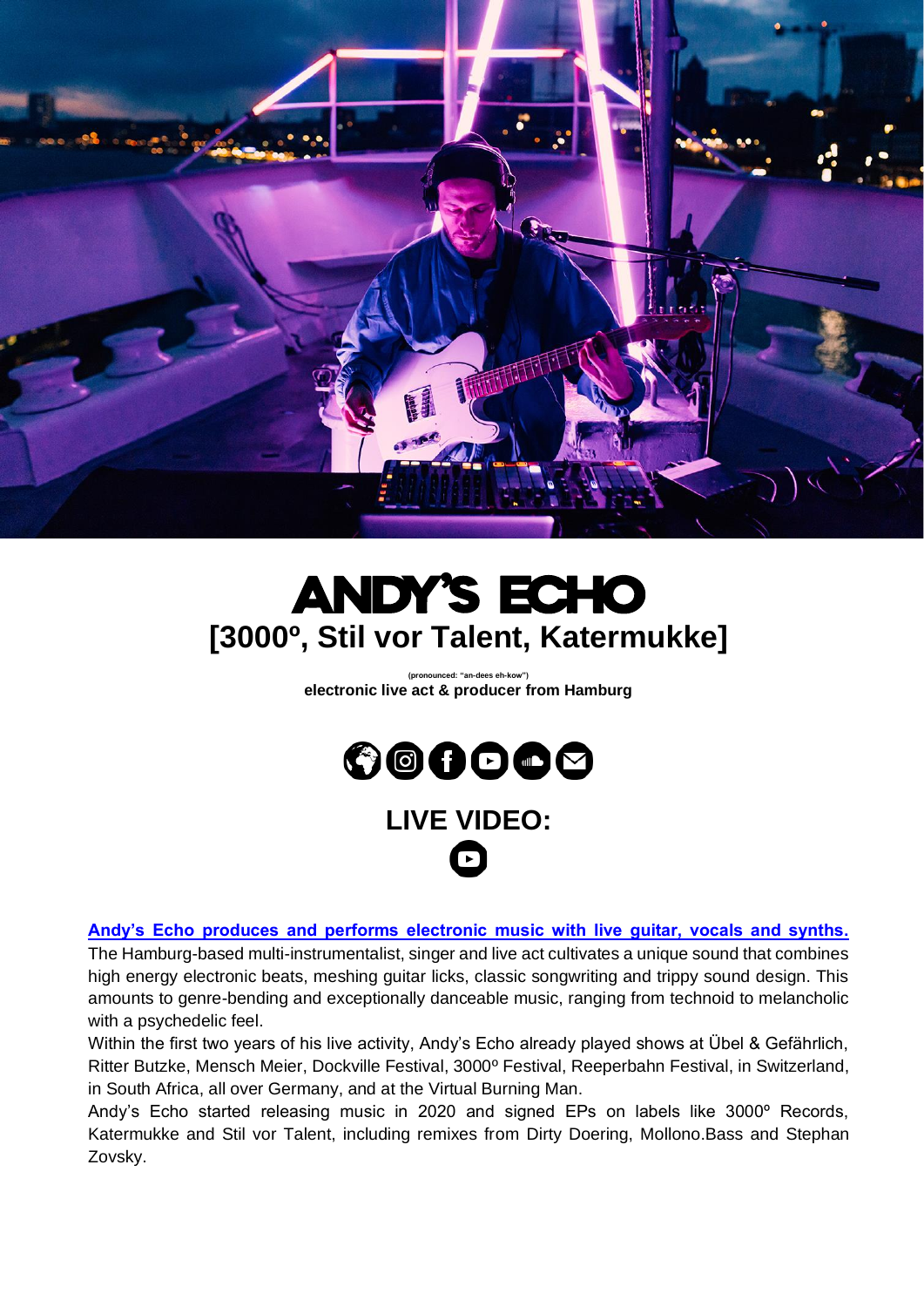

**[Played](https://youtu.be/P5twmo0lA-Y?t=2086) at: Ritter Butzke Mensch Meier Uebel & Gefaehrlich Return to the Source / The Spirit Train (South Africa) 3000º Festival MS Dockville Reeperbahn Festival Virtual Burning Man (…)**

**Releases in 2022 on: 3000º Records: Another Lover EP (July/August 2022) Stil vor Talent: Haze EP (17.06.2022) Katermukke: Fire EP (08.04.2022)**

**(…)**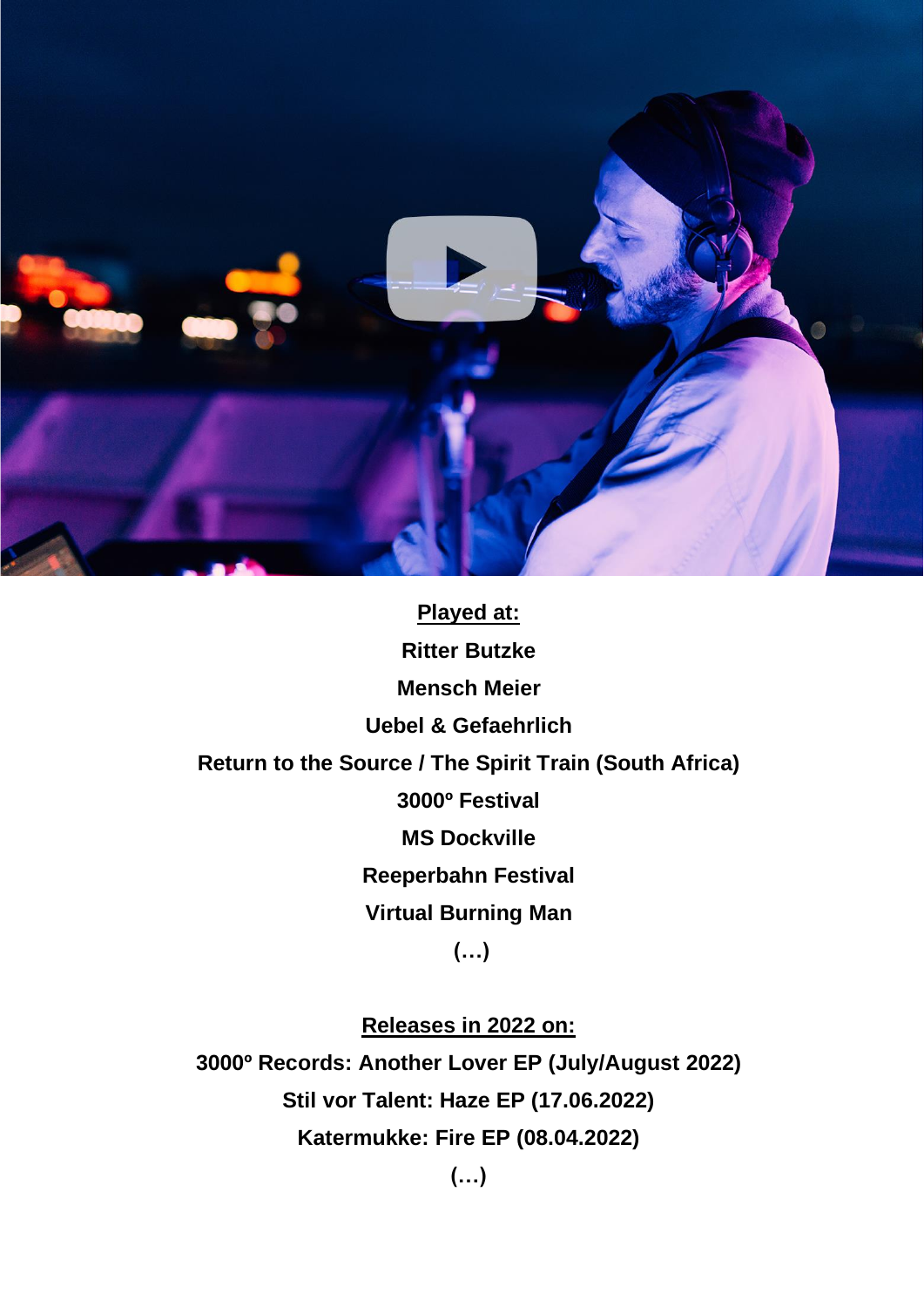## **Gigs:**

17.09.22 – Zuparken Festival (live) 26.08.22 – Hamburg, Edelfettwerk, Katzenball (live) 12. – 14.08.22 – 3000º Festival (live) 31.07.22 – SNNTG Festival (live) 22.07.22 – Zeitbrei Festival (live) 17.07.22 – Habitat Festival (live) 16.07.22 – Tag am Meer Festival (live) 15.07.22 – Katzensprung Festival (live) 25.06.22 – Magdeburg, Insel der Jugend, 3000º Showcase (live) 09.06.22 – Croatia, 3000º am Meer (live) 05.06.22 – Hamburg, Waagenbau, Ver (live) 04.06.22 – Dresden, Sektor, 3000º Showcase (live) 27.05.22 – Rostock, Peter Weiss Haus, 3000º Showcase (live) 01.05.22 – Hamburg, Turtur (live) 08.04.22 – Hamburg, Frau Holle (live) 05.03.22 – Hamburg, MS Stubnitz, Brøkebutlive (live) 15.01.22 – Hamburg, Uebel & Gefährlich *(cancelled due to Covid-19)* 07.01.22 – Hamburg, Waagenbau, Ver: *(cancelled due to Covid-19)* 25.12.21 – 3000º Weihnachtssause (stream) 17.12.21 – Nuremberg, Die Rakete *(cancelled due to Covid-19)* 04.12.21 – Hamburg, MS Stubnitz, Brøkebutlive *(cancelled due to Covid-19)* **20.11.21 – Berlin, Ritter Butzke, 3000º Showcase (live)** 18.11.21 – Hamburg, Haekken (live) 06.11.21 – Hamburg, Frau Holle (live) **31.10.21 – Return to the Source, South Africa (live)** 18.09.21 – LifeLive Charity Festival (stream) 12.09.21 – Hamburg, Edelfettwerk (live) 06.09.21 – Potsdam, Rechenzentrum (live) 26.08.21 – Zurück zu den Wurzeln Festival (live) 22.08.21 – Luxembourg, Kolla Festival (live) 15.08.21 - Zurück zu den Wurzeln Festival (live) **07.08.21 – 3000º Festival (live)** 31.07.21 – Aschaffenburg, Private Open Air (live) 24.07.21 – Hamburg, Katzenball Open Air (live) 22.07.21 – Hamburg, MS Artville (live) 03.07.21 – Aschaffenburg, Sweat Kuttergarten (live) 27.06.21 – Zurück zu den Wurzeln Festival (live) *(cancelled due to Covid-19) 23.10.20 – Sissach (CH), Tante Pinte [Katz & Kauz] (cancelled due to Covid-19)* 16.10.20 – Nuremberg, DiTaF *03.10.20 – Hamburg, Übel & Gefährlich (cancelled due to Covid-19)* 03.10.20 – Berlin, DiskoBabel 20.09.20 – Hanstedt, Open Air im Hanffeld 19.09.20 – Hamburg, Frau Holle [Katz & Kauz] 18.09.20 – Hamburg, Edelfettwerk **06.09.20 – Virtual Burning Man (Stream) 02.09.20 – Virtual Burning Man (Stream)** *17 – 20.09.20 – Katzensprung Festival (cancelled due to Covid-19)* 21.08.2020 – Hamburg, Edelfettwerk *14. – 16.08.20 – 3000º Festival (cancelled due to Covid-19)* 08.08.20 – Aschaffenburg, Irrlichtern *24. – 26.07.20 – Katzensprung Festival (cancelled due to Covid-19) 16. – 19.07.20 – SNNTG Festival (cancelled due to Covid-19)* 11.07.20 – Hamburg, Frau Holle *04.07.20 - Hamburg, Übel & Gefährlich (cancelled due to Covid-19) 05. – 07.06.20 – Aduka Festival (cancelled due to Covid-19)* 05.06.2020 – Hamburg, Gängeviertel (Stream) *23.05.20 – Aschaffenburg, Unten am Fluss (cancelled due to Covid-19)* 03.05.20 – HomeBurn / Virtual AfrikaBurn (Stream) *27.04. – 03.05.20 – AfrikaBurn, South Africa (cancelled due to Covid-19) 17.04.20 – Hamburg, Gängeviertel (cancelled due to Covid-19) 11.04.20 – Hamburg, Waagenbau (cancelled due to Covid-19)* 09.04.20 – Hamburg, Übel & Gefährlich (Stream) *04.04.20 – Hamburg, Übel & Gefährlich (cancelled due to Covid-19) 03.04.20 – Sissach (CH), Tante Pinte [Katz & Kauz] (cancelled due to Covid-19)* 28.03.20 – Hamburg, One Hamburg (Stream) 01.02.20 – Berlin, Mensch Meier [Katz & Kauz] 28.12.19 – Hamburg, Waagenbau [Katz & Kauz] 20.12.19 – Hamburg, Waagenbau [Disko Kurios] 22.11.19 – Hamburg, Fundbureau [Katz & Kauz] 08.11.19 – Sissach (CH), Tante Pinte [Katz & Kauz] 02.11.19 – Hamburg, Gängeviertel, ABC-Festival 02.10.19 – Hamburg, Südpol